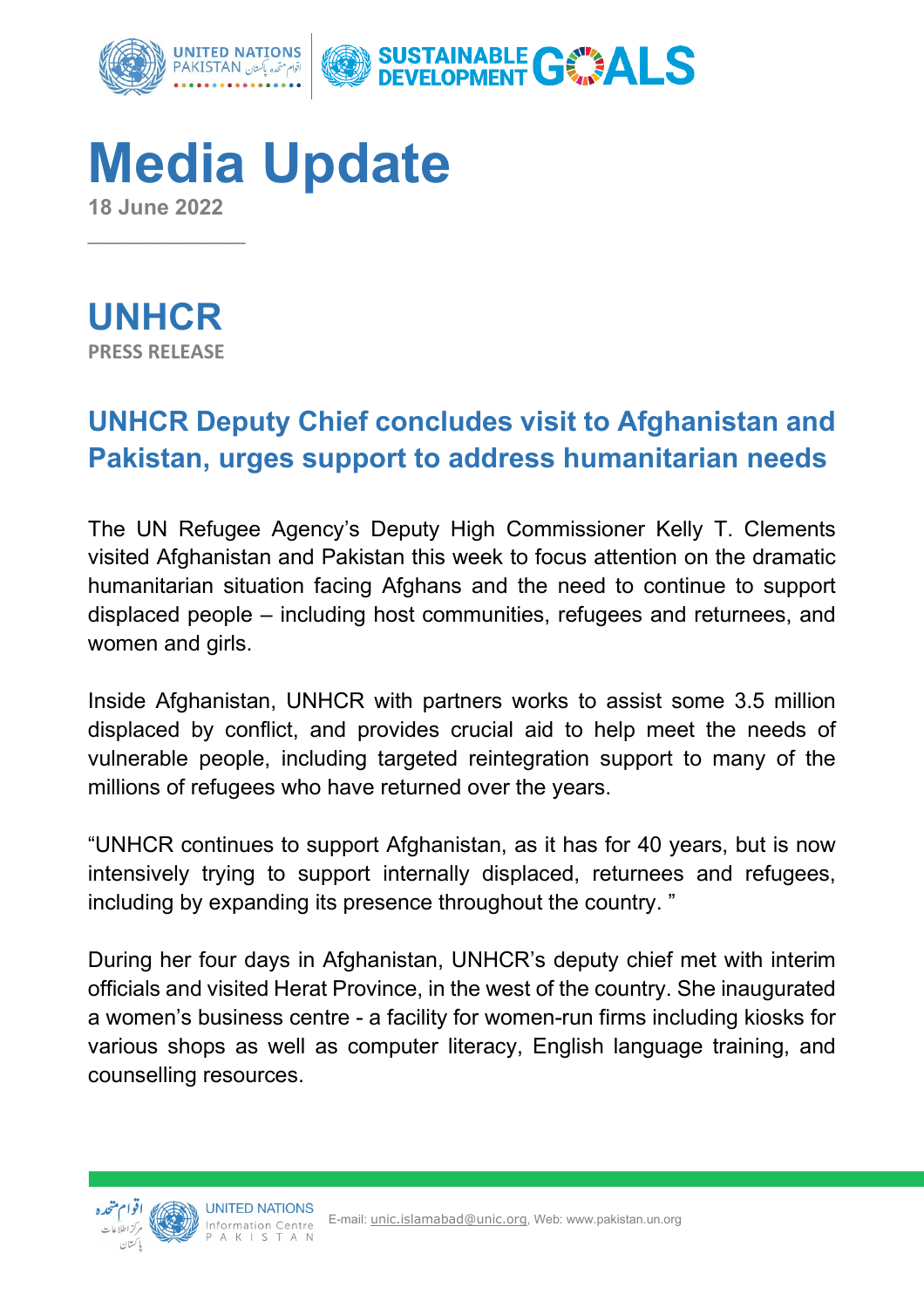

Clements sat with women and girls in meetings in Herat and Kabul and heard their concerns, highlighting the need for an inclusive human rights-based approach to support voluntary return and sustainable reintegration.

"The women (in Afghanistan) are extremely resilient. They talked about education. They talked about the need for livelihoods. They talked about wanting to be a part of public life in Afghanistan. They want to educate their girls, to be a part of shaping the future of the country," Clements said.

Since last August, Afghanistan's women and girls have increasingly experienced limits on their access to education, ability to freely move without a male relative, and requirements to wear face coverings. Girls have been prevented from attending school above year six in most of the country.

So far in 2022, UNHCR has provided cash, winter support, shelter materials and other household assistance to nearly one million vulnerable Afghans. UNHCR's \$340 million appeal for its Afghanistan operations is only 57 per cent funded, while the Humanitarian Response Plan for \$4.4 billion, has received only 32 per cent.

In Pakistan, the Deputy High Commissioner highlighted the precious right to asylum and thanked the people and government for generously hosting millions of Afghans for more than 40 years. Pakistan now has some 1.3 million registered refugees, and 1.5 million Afghans of undetermined status, which includes some 250,000 Afghans who have arrived since August 2021 according to the government.

The Deputy High Commissioner met with Pakistan's Foreign Minister, Bilawal Bhutto Zardari, and Minister of States and Frontier Regions, Muhammad Talha Mahmood, among other officials. Her discussions focused on the need for peace in Afghanistan and lasting solutions for the refugee population in neighbouring countries.

Clements welcomed the ongoing commitment of Pakistan to register the births of refugee children and issuing birth certificates and the provision of more than